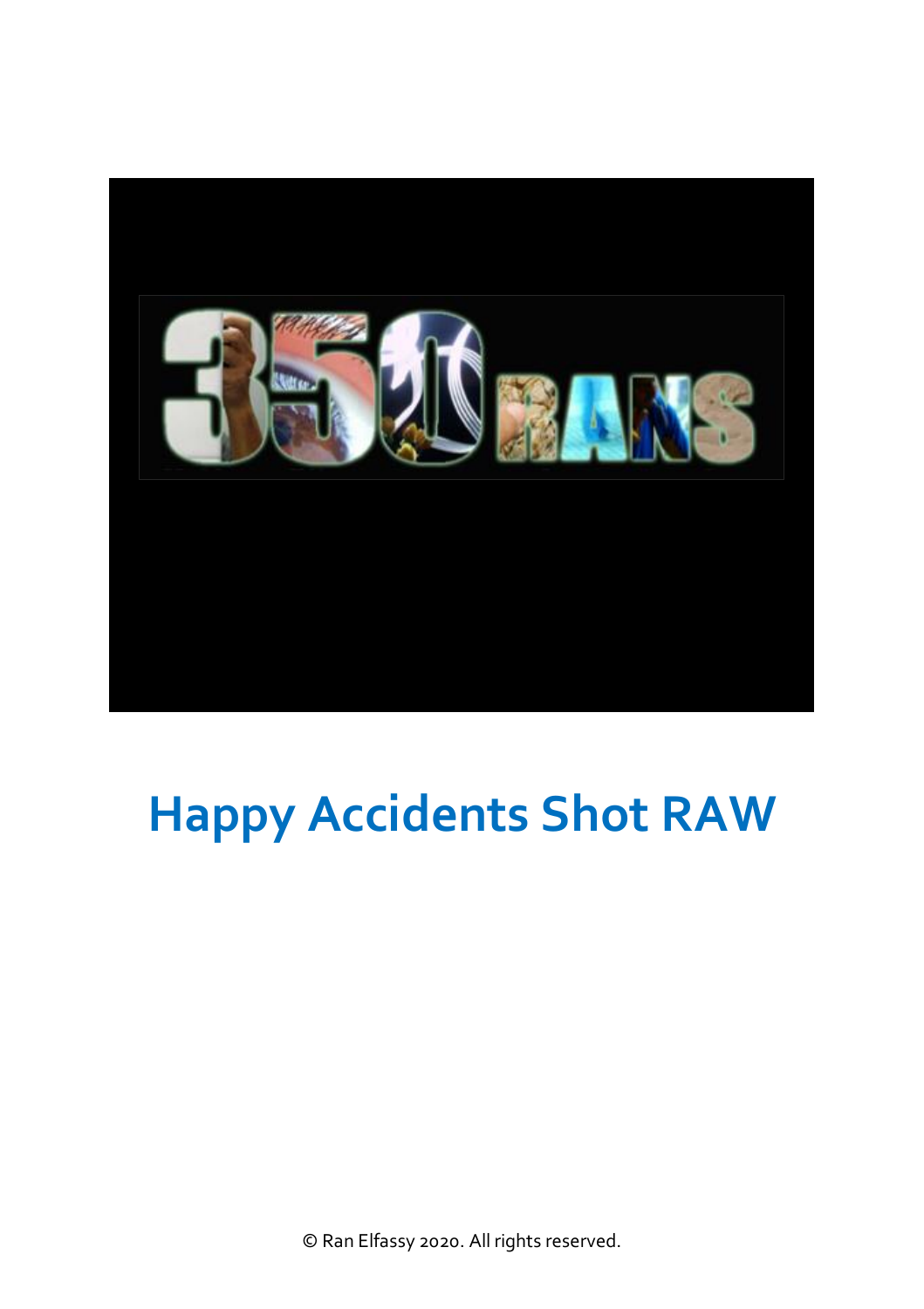## **Happy Accidents Shot RAW**

*There is more than one reason for working with characters. One of them, the important and right one, is directed against destruction. The other, the worthless one, has to do with a selflove that wants to see itself variously reflected.* 

– Elias Canetti

I described my photographic project and Bruce hits the nail on the head. "That isn't a photo series," he says, "it's is a performance."

We're at La Pampa, an Argentinean restaurant on Staunton Street. Savoring a bite, he chuckles. "It's vain and self-centered. But it's bold. I like it."

He's right, *350 Rans* isn't a photo project as much as it's a six-and-ahalf-year performance. It began hours before dawn after I had too much coffee and couldn't sleep. That was the start of my 350-week journey into happy accidents. I committed to something with no practical purpose,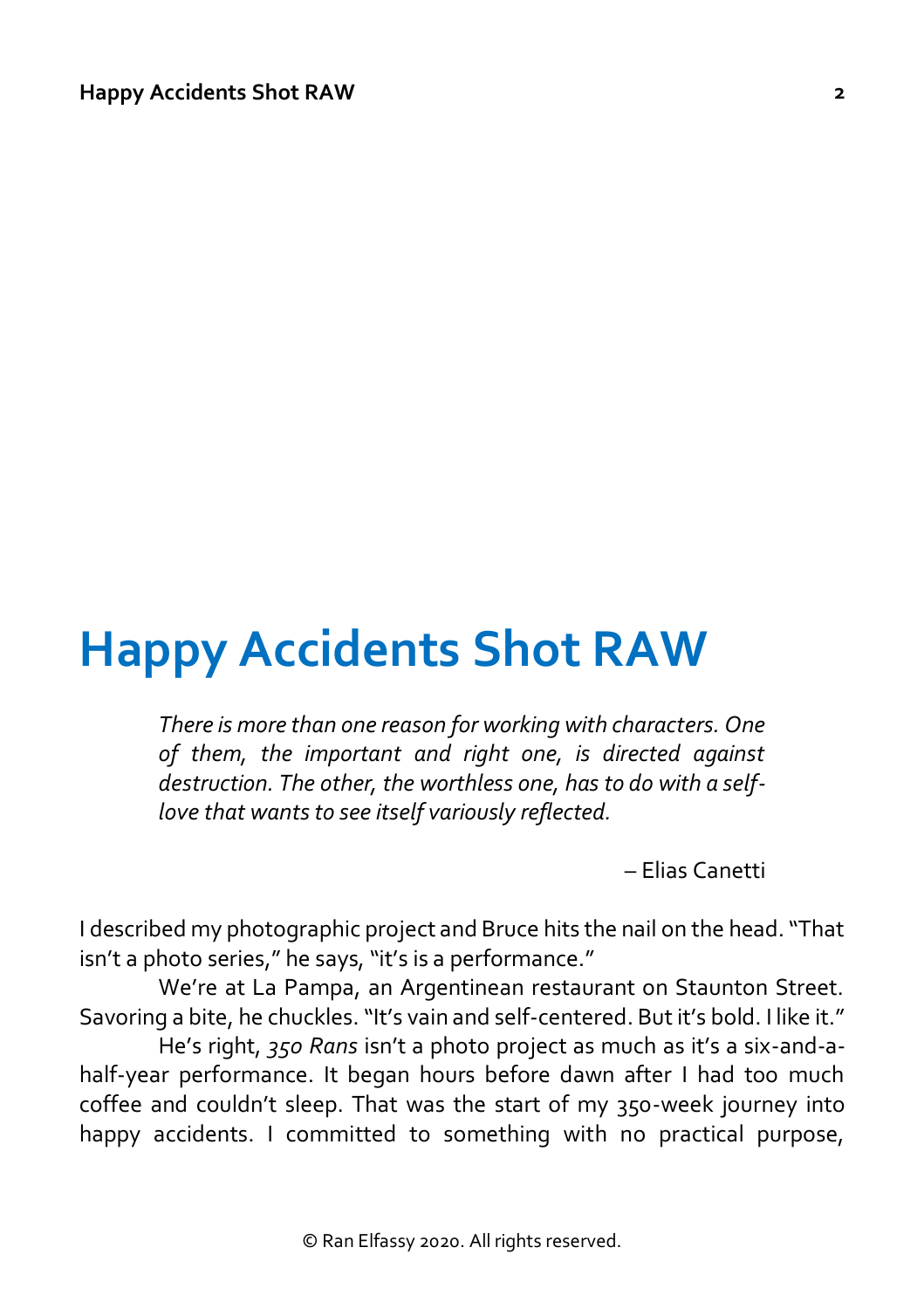frivolous even, but it was the source and record of amazing, unexpected possibilities.

At 2:00 AM in February 2004, my wife Delian and I had already been in Hong Kong for half a year. Something about the city felt lifeless. It was the greenest, most vibrant place I ever lived in and the hum was electric. The vibe was as exciting as one could imagine, but it still felt like shiny hardware that still missed important software. Not that there wasn't compassion or feeling, only it was pushed aside so the bankers, lawyers and everyone else tried to run while ignoring the murmur whispering in their hearts.

Eventually, Hong Kong would attract artists by the busload. This wasn't to make great work but where art could be traded like everything else. Anything, as long as it promised some kind of 'return on investment'. I know. Brutal. But that's what got me out of bed. A creative refugee from Montreal.

I grabbed the bathrobe, lifted my camera off the desk and tip-toed into the bathroom. I took a moment. What was there, other than me and some Ikea bathroom furnishings?

I made a photo of the mirrors on the wall. A quick self-portrait. It wasn't a *selfie*, because this was before there was such a thing. Before people's faces were hitting us from all sides. Facebook. Snapcat. Whatever.

In this self-portrait, there's my scalp, a bit of hand, my chest inside the bathrobe, and the tiles in our 700 square-foot village house on Lamma Island.

I sat at my computer and logged onto eBay.

*Title:* 350 Rans

*Description:* For the next 350 weeks, I'm putting up a conceptually-different self-portrait for auction. This is photo one from 350 weeks, and by the end I'll have a photo-biography of my life.

I don't know why I chose 350 and not something stickier like 365. My insomnia pushed for something big and that feeling typed *350*.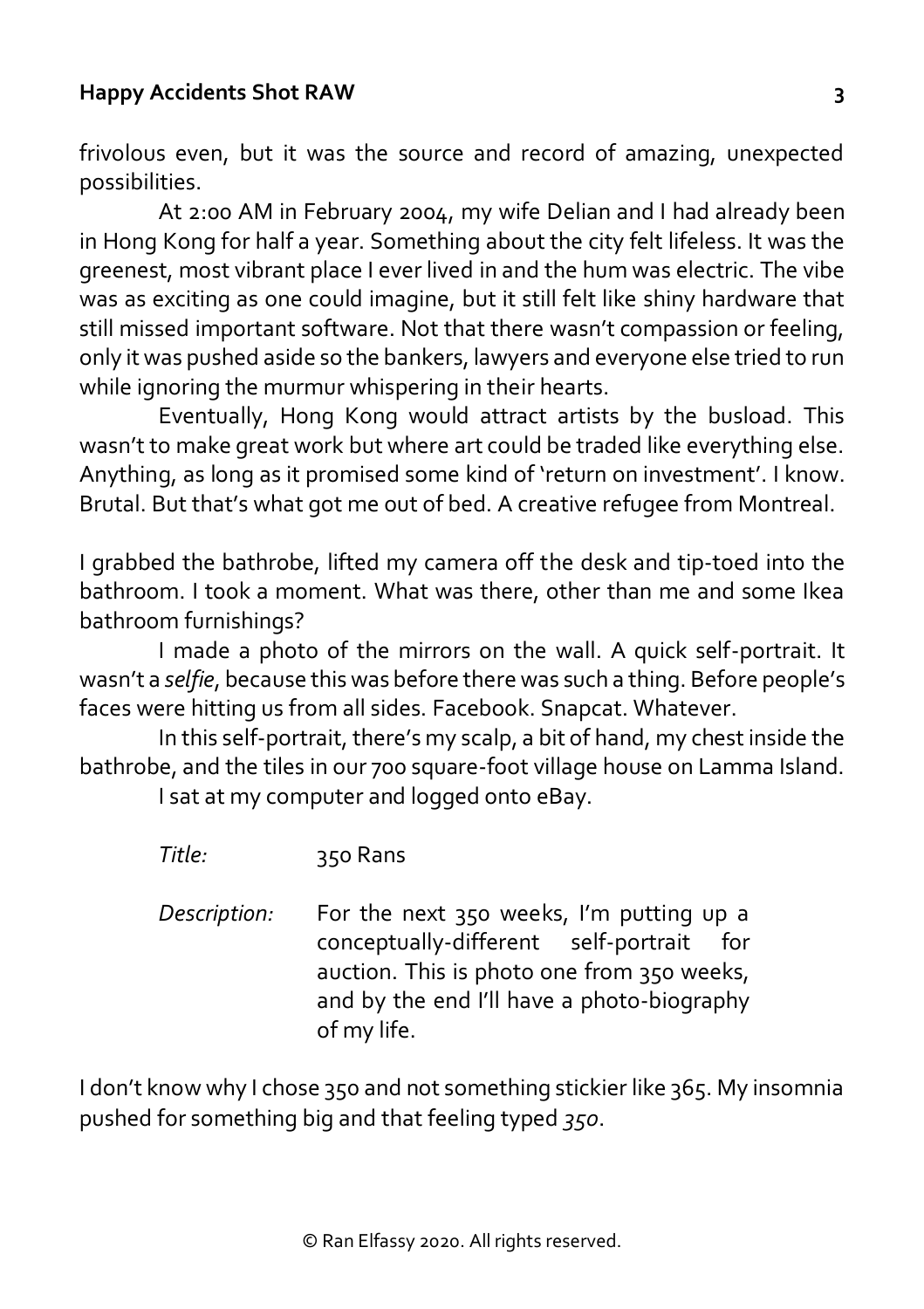\* \* \*

"How's that a self-portrait," asked M, a Hungarian woman scrolling through eBay auctions. "It is not possible that you took that picture."

She was right. I couldn't have tripped the shutter when I was in the air, my shadow a silhouette on the ground. I replied that it doesn't matter if I physically trip the shutter. No more than it has to be my face or body in the image. What's important is that I decide and include. What makes it a selfportrait is the frame I put around whatever I decide to call 'me' that week.

I added that the exercise of making the photos is the creative act, and this act was the self-portrait. The self-portrait was he performance. It was a stretch, but that's the great thing about creative acts: they let people go beyond what they imagine.

\* \* \*

In one photo, I'm lying on the roof of the Prince's Building, while a business tycoon hits golf balls from my mouth. In another, I'm running down a beach in Vietnam. In another, I'm being robbed by some kids in Addis Ababa. In another, I'm the best man at Andrew's wedding. In another, I'm getting an MRI done of my skull. In another, people stare as I make my point in Tiananmen Square. In another, I'm drowning in Victoria Harbour.

Is it photography or is it art direction?

Is it visual confession?

Is it a vain attempt at fighting destruction?

Week and photo 68. Delian and I are having dinner in Kennedy Town and she asks what I have planned for the week. I don't know, stumped with writer's block. Normally, by Wednesday night, I either had the photo or know what I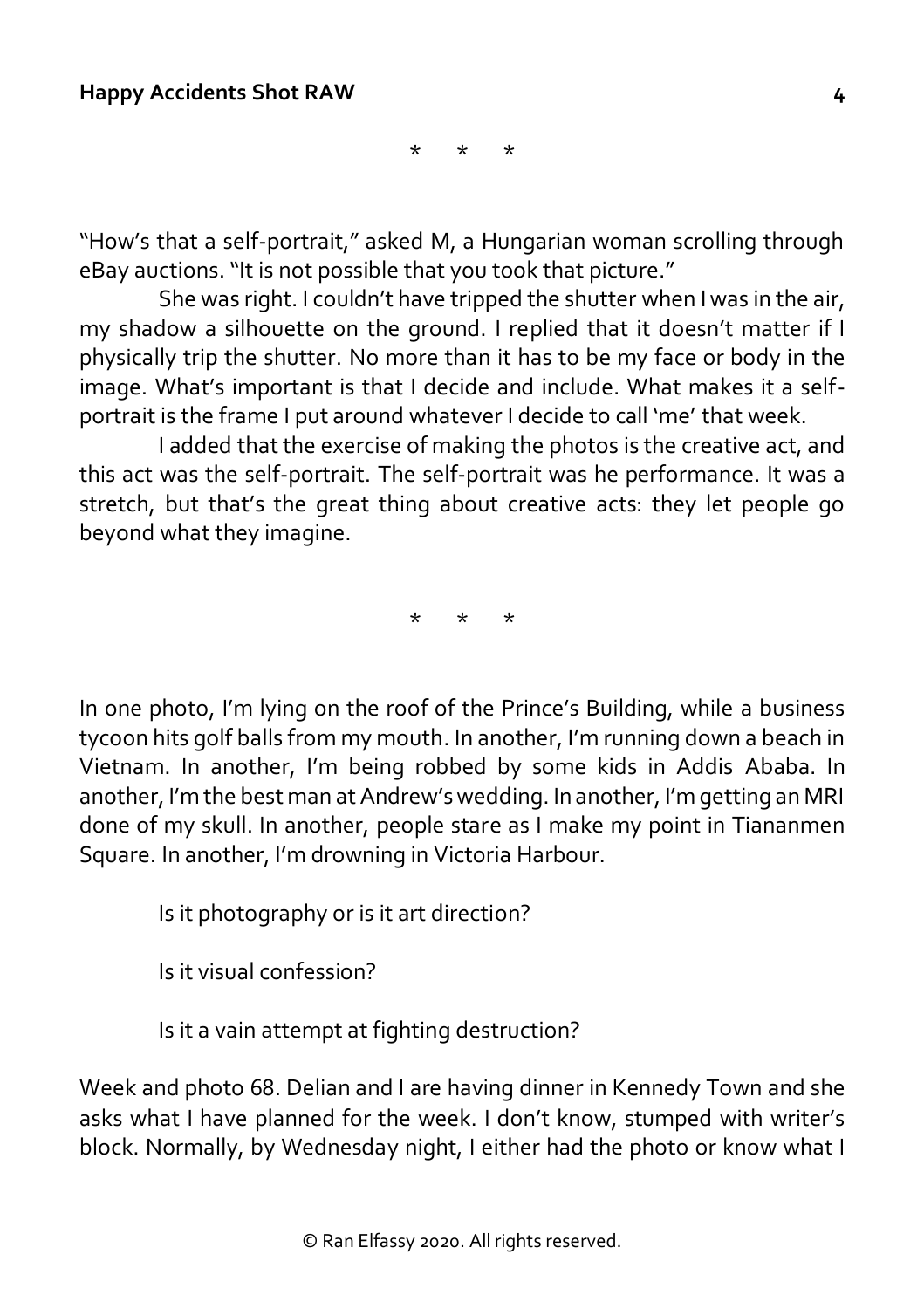## **Happy Accidents Shot RAW**

want to do. Thursday mornings are for posting the newest photo, but this week was tough.

"Don't worry," said Delian, pouring me another glass of wine, "grab your camera and figure it out."

Stepping into the office, I stare out the window and scan the countless high-rise apartments. My reflection is dappled with the blurred lights from countless families in their apartments. On the desk, an 8"x10" close-up portrait sits in a tray. Pulling it out, I get my knife and begin cutting the print.

I soon have a shape I can use to assemble a cube, each side showing a piece of my face. On one side, it's my nose and part of my eye. On another side, my ear and scalp. I toss the little box and made an exposure as the cube falls to the ground. Not happy with that accidental snapshot, I try again. And again. And again, until I like the cubist face floating above linoleum.

\* \* \*

Anything can signify the self; all we must do is name it. We live in several worlds, several languages. The language of thought. English. Cantonese. Traffic cones. Math. The language we learn if we want to speak Tango. This is semiotics, the study of signs. What couldn't be a language, if all it takes to create one is the will and some signifiers?

People from around the world discovered that a grilled-cheese sandwich revealed the holy image of the Virgin Mary. Coincidentally, I spotted Jesus' face staring at me in the rock wall by my apartment. We see faces where we can. Faces, we tell ourselves, can mean something. One cliché from photography is that the most interesting subject we can find is people – we are fascinated by others and ourselves. Like how children are mesmerized by their mirrors and windows – ever try to Skype with a toddler?

Was it the Virgin Mary?

Was it Grilled Cheesus?

Why so selfie?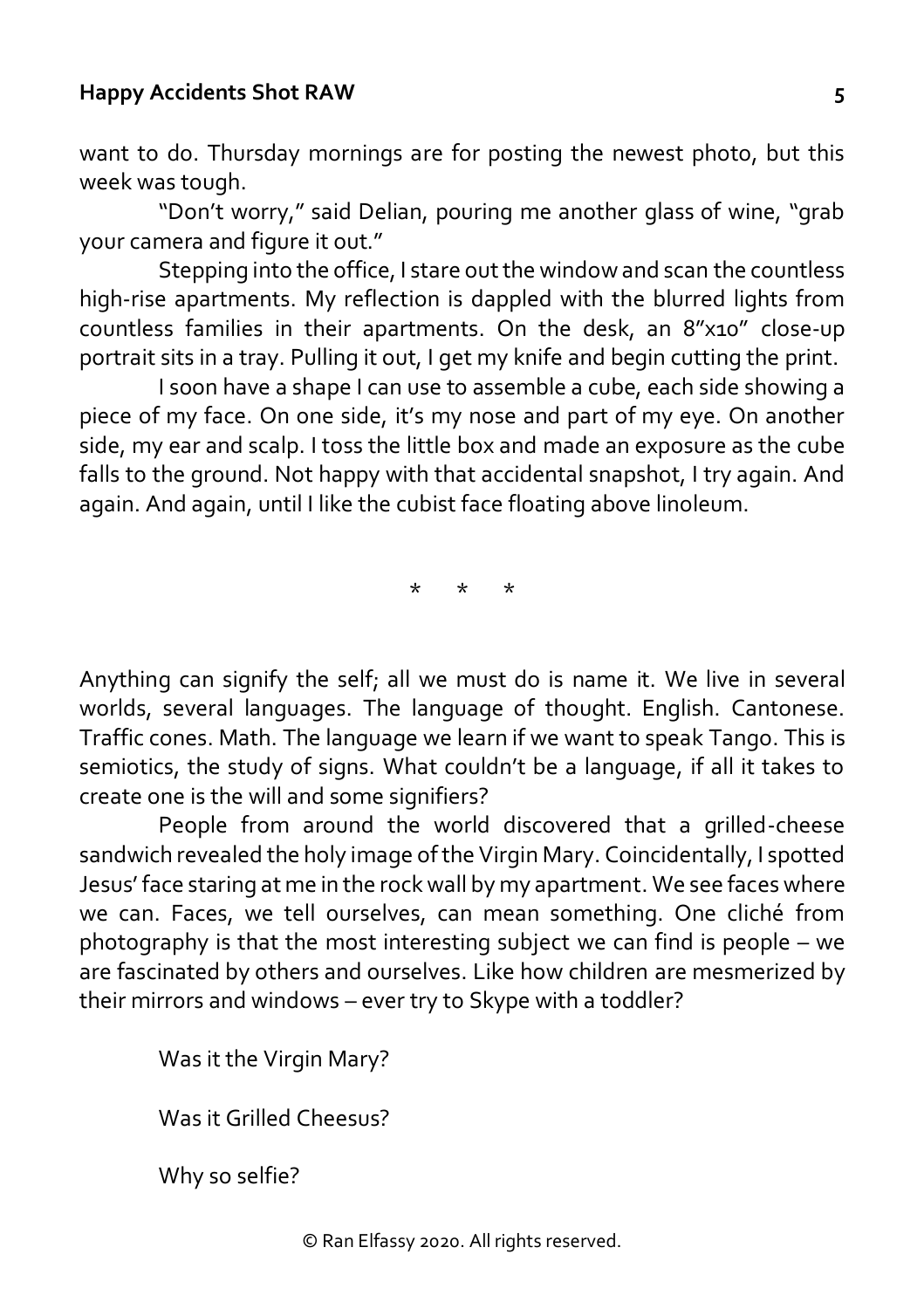Week after week, a conceptually-different-looking portrait. Was there failure? There is no failure. The performance is the creative moment, every week, braced against the current we're born into.

Consumers.

Media junkies.

Eating images streaming by like an exquisite corpse.

\* \* \*

I met J on the ferry to Lantau Island. We began talking and she said she spotted the Sony commercial on NatGeo. I chuckled and reply that it was fun, shooting the ad. Sony had found a few photographers that they ended up featuring in these ads for their Cybershot cameras.

Turned out that J was a producer taking a small break from the BBC, where she cut her teeth making a hit comedy. She liked what I said about my photos, and over the next few weeks, we explored if we could pitch a show with me as the host.

"But what's the jeopardy," Jo insisted. "What's the hook that makes people come back every week?" The show, which I wanted to call *Shooting it RAW,* needed the tension of potential failure or else it wouldn't fly.

We didn't find our hook. All I knew was that photos are signs, words are signs, and so photos are words we can use to create meaning.

Like words, photos are everywhere. Junk photos. Perfect photos. An ocean of endless images. *Shooting it RAW*, a showcase of people who use photography to tell beautiful, compelling, stories.

In an ocean of signs, look closely and there are countless islands with stories waiting to be discovered.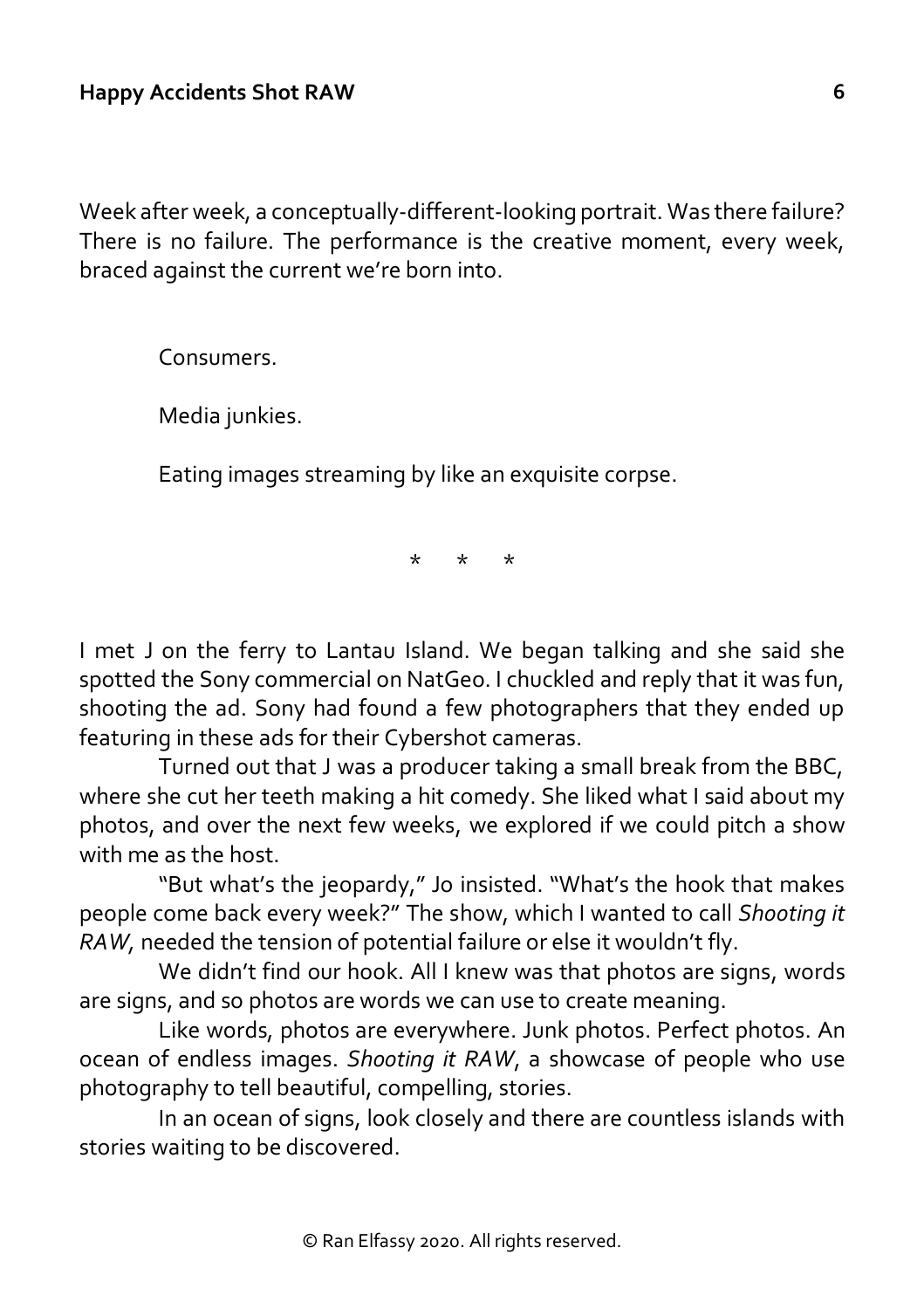\* \* \*

Locking the door to the apartment, I enter the elevator. Inside, a poster is covered with Chinese characters I can't read. A woman with a warm smile stands before a temple – I don't understand what I'm looking at.

Leaving the elevator, a Wellcome flyer is trash on the ground. Perfect zucchini and wet cubes of raw chicken with a US flag in the background. Next to the food, a woman glides the back of her hand over her calf. Perfect attractive prices.

Stepping out the door, the humid stench of dog pee breaks my train of thought. By the street, there's a new banner-ad of elderly people. They stand smiling as children play behind them. They are poorly photo-shopped onto a scene of a subway car and an empty, spotless subway station.

Sitting at the bus stop, I think about the 20-foot tall woman with a cell phone pressed against her head. She's been here weeks, staring at the side of a building. She looks happy and young. A taxi speeds past with running shoes pasted on the doors and a massive plastic ADDIDAS sign on the roof. Around me, hundreds of people are walking around, doing their shopping. There are colorful plastic bags everywhere, being walked around like pets from places I've never been to.

An old lady trudges towards the stairs. She's toting a bag from Aeroflot, with a Russian stewardess smiling warmly.

Looking at the street, something catches my eye and I lift my camera. It's a quarter-second exposure of a double-decker bus rumbling down the street. For a moment, blurred in the frame, my reflection trembles in the bus window. The moment vanishes.

Tilting the back of the camera, I preview the image. The composition is fine and the exposure is good. As an image, it works. But that's not the point., that's not the feeling. The feeling is that nothing will ever be like this again, and no accident will ever be this perfect.